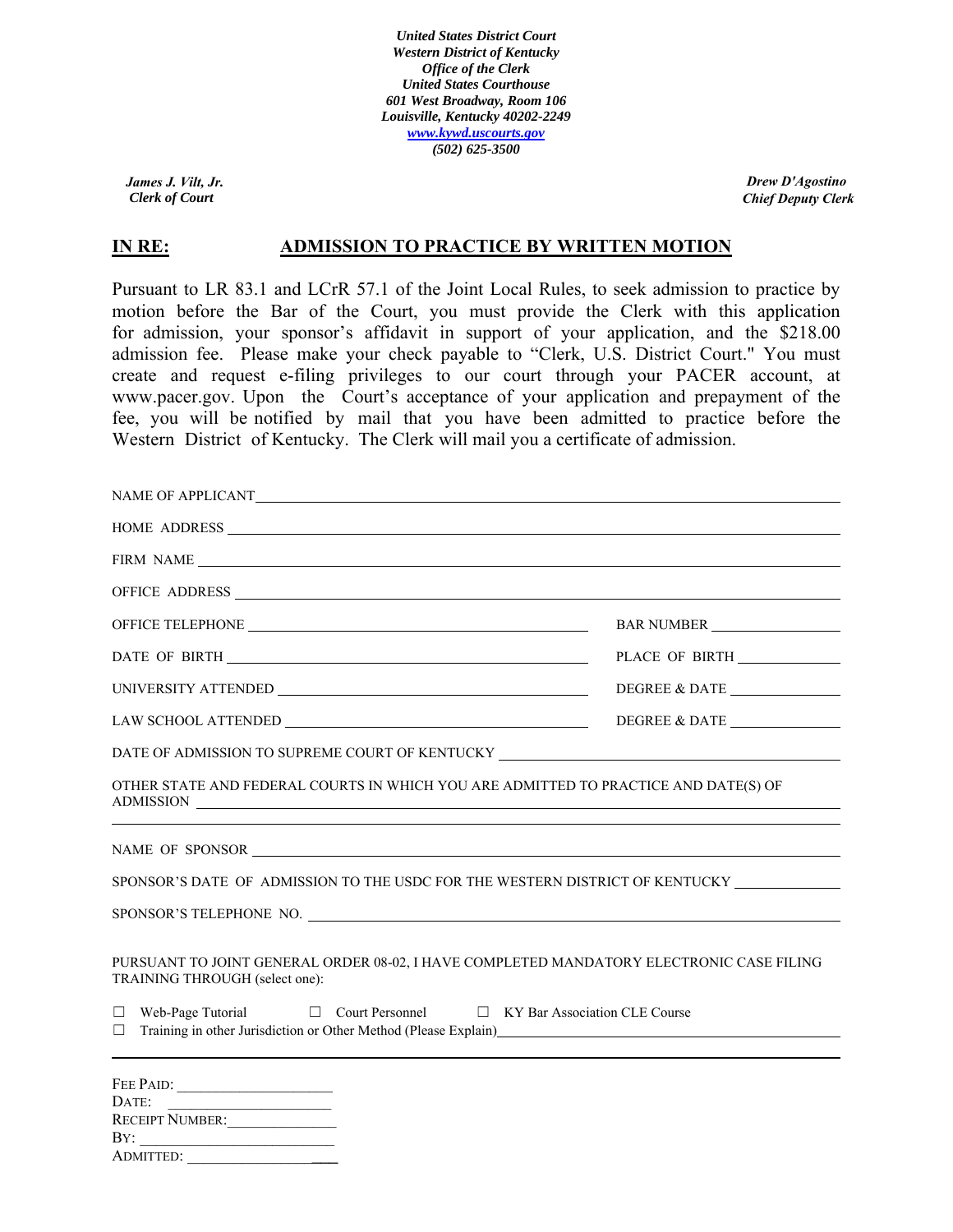### **UNITED STATES DISTRICT COURT WESTERN DISTRICT OF KENTUCKY**

### **IN RE: ADMISSION OF ATTORNEY TO PRACTICE-SPONSOR'S AFFIDAVIT AND MOTION**

#### **SPONSOR'S AFFIDAVIT**

**STATE OF\_\_\_\_\_\_\_\_\_\_\_\_\_\_\_\_\_\_\_\_\_\_\_\_**

**COUNTY OF \_\_\_\_\_\_\_\_\_\_\_\_\_\_\_\_\_\_\_\_\_\_\_** 

**\_\_\_\_\_\_\_\_\_\_\_\_\_\_\_\_\_\_\_\_\_\_\_\_\_\_\_\_\_\_\_\_\_\_\_\_\_\_\_\_\_, having been duly sworn, deposes and states as**

**follows:**

**That I was duly admitted to practice before the United States District Court for the Western District of Kentucky on \_\_\_\_\_\_\_\_\_\_\_\_\_\_\_\_\_\_\_, and am now a member in good standing of the Bar of said court.** 

That this affidavit is submitted in support of the application of **for admission to the Bar of the United States District Court for the Western District of Kentucky.** 

**That I have read the said application and believe the statements therein to be true and correct.** 

**That I vouch for the good moral and professional character of the applicant and that the applicant has been admitted to practice before and is in good standing with the Supreme Court of Kentucky . In my opinion, the applicant is fully qualified to be admitted to practice before the United States District Court for the Western District of Kentucky.** 

| Dated at                                                                                          | $, this \underline{\hspace{1cm}}$ day of $\underline{\hspace{1cm}}$ | $.20$ ______. |
|---------------------------------------------------------------------------------------------------|---------------------------------------------------------------------|---------------|
| (Location)                                                                                        |                                                                     |               |
|                                                                                                   | Signature                                                           |               |
|                                                                                                   | Name                                                                |               |
|                                                                                                   | <b>Address</b>                                                      |               |
| Subscribed and sworn to before me this $\_\_\_\_$ day of $\_\_\_\_\_\_$ $\_\_\_\_$ , 20 $\_\_\_\$ |                                                                     |               |
|                                                                                                   | <b>Notary Public</b>                                                |               |
|                                                                                                   | <b>My Commission Expires:</b>                                       |               |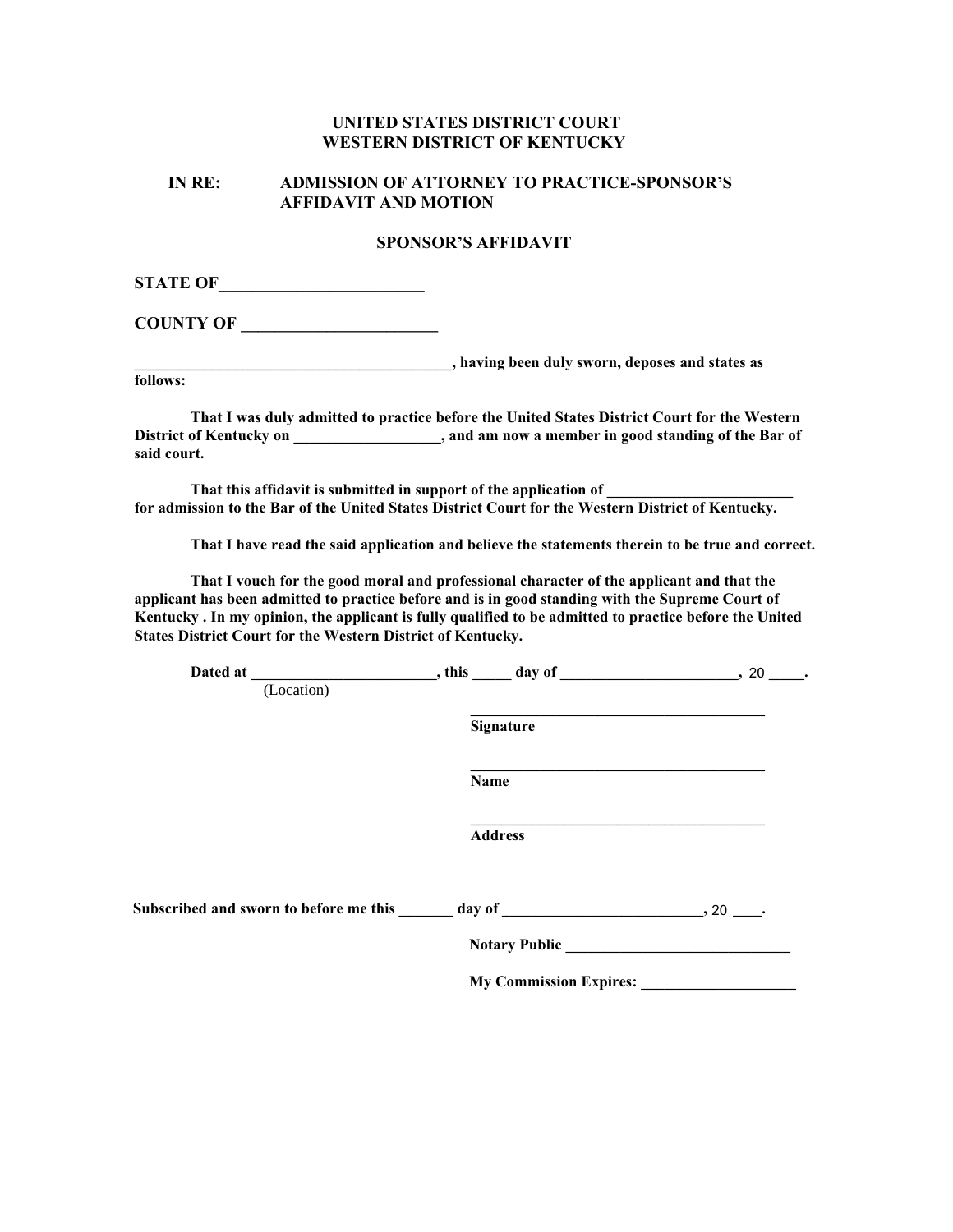### **SPONSOR'S MOTION**

**\_\_\_\_\_\_\_\_\_\_\_\_\_\_\_\_\_\_\_\_\_\_\_\_\_\_\_\_\_\_\_\_, sponsor for the aforesaid applicant, hereby moves that \_\_\_\_\_\_\_\_\_\_\_\_\_\_\_\_\_\_\_\_\_\_\_\_\_\_\_\_\_\_ be admitted to the Bar of the United States District Court for the Western District of Kentucky and be permitted to practice before said court as an attorney and counselor-at-law for all proper purposes. The applicant has requested to be admitted by mail rather than by person appearance in open court.** 

**Signature** 

**\_\_\_\_\_\_\_\_\_\_\_\_\_\_\_\_\_\_\_\_\_\_\_\_\_\_\_\_\_\_\_\_**

**\_\_\_\_\_\_\_\_\_\_\_\_\_\_\_\_\_\_\_\_\_\_\_\_\_\_\_\_\_\_\_\_**

**\_\_\_\_\_\_\_\_\_\_\_\_\_\_\_\_\_\_\_\_\_\_\_\_\_\_\_\_\_\_\_\_**

#### **OATH/AFFIRMATION TO BE ADMINISTERED WHEN REQUEST FOR ADMISSION IS PERFECTED BY MAIL:**

**I, \_\_\_\_\_\_\_\_\_\_\_\_\_\_\_\_\_\_\_\_\_\_\_\_\_\_\_\_\_ do solemnly swear or affirm that I have been admitted to practice before and am in good standing with the Supreme Court of Kentucky, that I will conduct myself honorably and ethically as a solicitor, counselor, advocate, proctor and attorney of this court, and that I will support and defend the Constitution of the United States.** 

**Applicant Signature** 

Subscribed and sworn to/affirmed before me this \_\_\_\_\_ day of \_\_\_\_\_\_\_\_\_\_\_\_\_\_\_\_\_\_\_, 20\_\_\_.

**\_\_\_\_\_\_\_\_\_\_\_\_\_\_\_\_\_\_\_\_\_\_\_\_\_\_\_\_\_\_\_\_ Notary Public**

**Commission Expiration**

#### **ORDER**

**Having determined after reviewing the attached affidavit that the applicant is qualified to be admitted,** 

**IT IS HEREBY ORDERED the above motion is GRANTED and that the applicant be admitted to practice before the United States District Court for the Western District of Kentucky. Date Judge** 

**\_\_\_\_\_\_\_\_\_\_\_\_\_ \_\_\_\_\_\_\_\_\_\_\_\_\_\_\_\_\_\_\_\_\_\_\_\_\_**

*Date Judge*